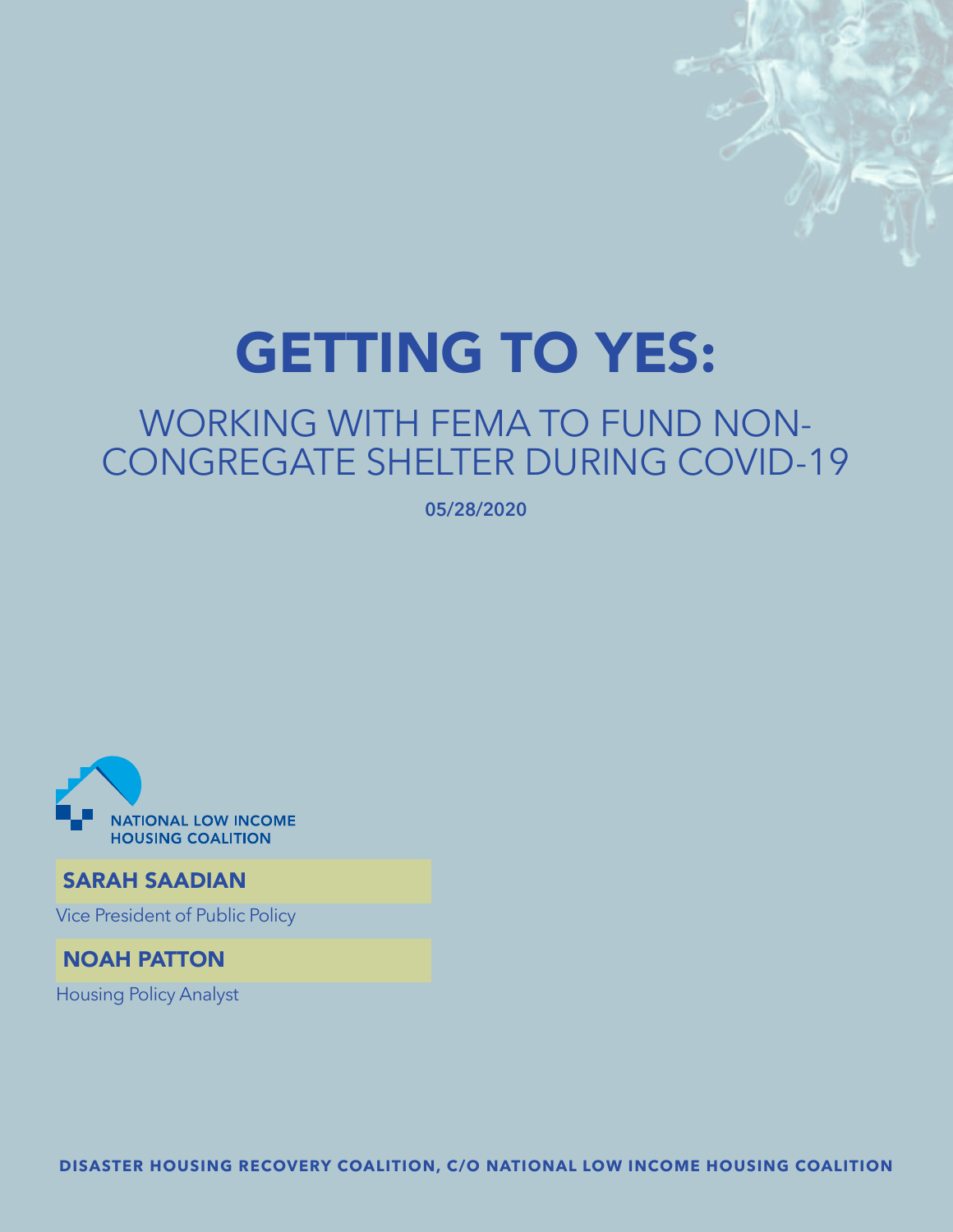**I** n March 2020, President Donald Trump announced a nationwide Declaration of Emergency regarding the coronavirus pandemic, making available critical resources from the Federal Emergency Management Agency (FEMA) to help address public health needs in states and localities.

FEMA's Public Assistance (PA) program provides resources to state, territorial, tribal, and local governments and certain types of nonprofit organizations to allow communities to respond quickly to and recover from major disasters or emergencies. Given the lack of structural damage and debris caused by a pandemic, PA Category B: Emergency Protective Measures resources will likely see the most intense use during the current crisis. Under Category B, state and local governments can receive reimbursement for eligible emergency protective measures taken to respond to the COVID-19 pandemic. Emergency protective measures are "activities taken to eliminate or reduce an immediate threat to life, public health or safety, or significant damage to improved public or private property in a cost-effective manner."1 Such measures include "evacuation and sheltering."

While the agency has approved Major Disaster Declarations for all fifty states and four territories, FEMA has approved no major assistance programs targeting individuals – outside of crisis counseling.

This memorandum outlines the varying scope of assistance available to state governments under Category B for non-congregate sheltering of people experiencing homelessness and other individuals living in congregate settings, such as people with disabilities. The memorandum also provides key information for advocates seeking to maximize FEMA resources in their states.

As more states seek to put in place Category B non-congregate sheltering programs, we hope these examples can guide conversations between advocates, their state government representatives, and FEMA.

# **RECOMMENDATIONS**

As of this writing, there are seven states which currently have statewide plans for FEMA-reimbursable, non-congregate sheltering of individuals experiencing homelessness and other populations needing space for social isolation. After reviewing the agreements made between these states and FEMA, NLIHC has determined where state and local advocacy can have the greatest impact on the scope of assistance provided by FEMA to address the need for non-congregate shelter.

#### **Recommendation 1: Urge state public health officials to release guidance explicitly stating that providing non-congregate shelter is needed for all people living in congregate settings, including people experiencing homelessness, as a public health imperative. Defining the public health needs more narrowly would likely result in fewer FEMA resources.**

Housing and homeless service providers should engage state health agencies, including emergency health task forces created to address the COVID-19 pandemic. To ensure the broadest eligibility for FEMA resources, state health agencies must release specific guidance calling for the decongestion of shelters and other congregate settings as a public health imperative, rather than limiting this guidance to a smaller subset of individuals who have contracted or been exposed to the coronavirus.

It is well established that congregate sheltering poses a severe risk to individuals experiencing homelessness and people with disabilities, who are more likely to have pre-existing medical conditions than the general public. The only way to reduce this risk is to move these individuals to safer noncongregate sheltering. Incidences of coronavirus infection within congregate shelters and other congregate settings should be tracked and reported to local health officials to support advocates' claims. The public health order should be as broad as possible – including the entire population of shelter residents or individuals living in other congregate settings, not simply those that have been exposed or tested positive for the coronavirus. As Connecticut's public health order states, public health depends on a full decongestion of shelters, and shelter residents should be considered "high risk" by definition. This

<sup>1.</sup> 44 CFR § 206.225(a)(3)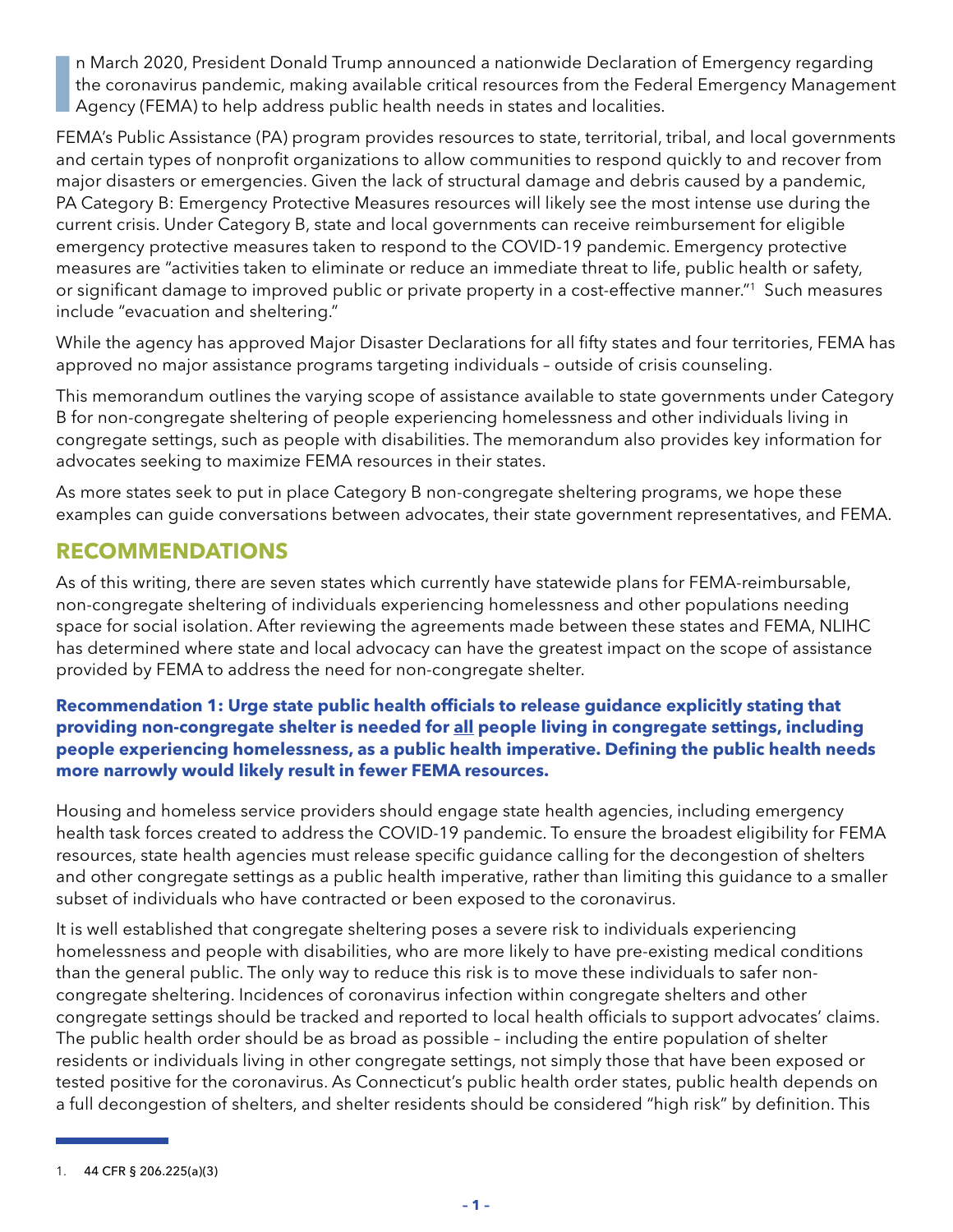public health guidance makes it easier for state governors to successfully request reimbursement from FEMA for non-congregate shelter for these populations.

FEMA has denied requests for Category B reimbursements where orders to decongest shelters came from non-public health agencies, such as occurred in Vermont. FEMA's guidance on Category B non-congregate sheltering explicitly state that such orders must originate from public health officials and not any other agency. While states are able to reapply, the reapplication process could postpone access to resources, potentially resulting in further COVID-19 spread within the homeless shelter system or in other congregate settings.

#### **Recommendation 2: Urge clarity on program rules, including rules related to reimbursement eligibility, the use of matching funds, and the duplication of benefits, in any agreement reached between FEMA and state officials.**

Advocates should call for clarity in program eligibility requirements, match requirements, duplication of benefits, and other program rules. Vague guidelines may seem to assist advocates in procuring noncongregate sheltering for their clients by allowing for broad interpretations, but in practice the lack of clarity can cause delays among county and local decision makers who fear they will be unable to secure FEMA reimbursements for the cost of moving people to safety.

North Carolina's situation is a prime example. While the state's guidance seems to imply that all individuals residing at shelters are eligible for reimbursable non-congregate sheltering, FEMA has neglected to clarify the guidelines, and many local officials are refusing to recognize requests to shelter members of the broader population.

#### **Recommendation 3: Urge governors to request FEMA reimbursements for the entire population identified in the state's public health directive.**

Advocates should work with their governors and state emergency management agencies to ensure requests to FEMA for statewide non-congregate sheltering reimbursement include the entire population identified in the state's public health directives, as described in the first recommendation of this section.

Moreover, advocates should work with elected officials to ensure that the needs of individuals experiencing homelessness and other individuals living in congregate settings, such as people with disabilities, are included in the scope of their disaster planning and that statewide plans are put in place immediately. Even if a state is not expected to reach its peak outbreak for some time – moving individuals out of shelters and other congregate settings and into hotel rooms will help ensure people are protected when an outbreak occurs.

Even outside of a pandemic, the needs of individuals experiencing homelessness, people with disabilities, and other marginalized populations can be sidelined or downplayed by elected officials. Where possible, advocates should be sending emergency managers and state governors detailed information about the needs and vulnerabilities of the state sheltering system and the potential for catastrophic impacts should non-congregate sheltering plans not be put into place.

#### **Recommendation 4: Urge elected officials to share information about all available resources with organizations working directly with individuals living in congregate settings, including housing and homeless service providers.**

Some states, such as New York or New Jersey, have not made information regarding their non-congregate shelter programs publicly available. It is unclear whether the decision to do so is by design or by oversight, but regardless, states should ensure that housing and homeless service providers can access this important information. Doing so will ensure a uniform response to assist individuals in need and ensure that all eligible expenditures will be reimbursed by FEMA.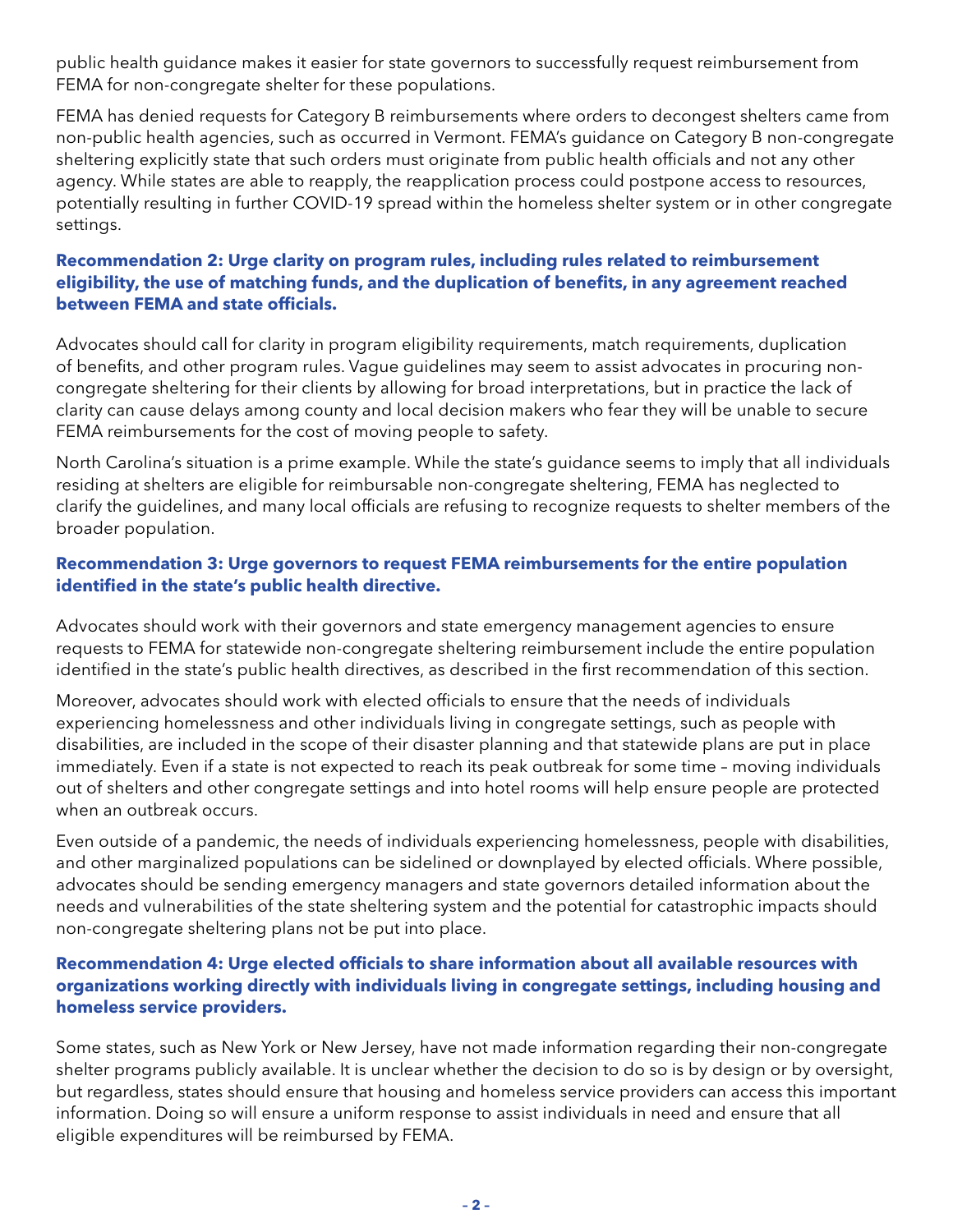# $C$ ACE CTI INIEC CAJE JI UDILJ CASE STUDIES

The states shared below have been arranged from those with the broadest non-congregant programs to those with the least. Connecticut and New York have the broadest eligibility for its non-congregate programs, while Ohio has the narrowest eligibility.

#### **a. Connecticut**

*Program Name:* N/A

*Geographic Scope:* Statewide

*Targeted Number of Units:* None Specified

*Current Units:* ~1,000

*Eligibility:* All congregate shelter residents, previous shelter residents who have been exposed or infected, and healthcare workers who have been exposed or infected.

#### **Documents:** [Request](https://nlihc.org/sites/default/files/FEMA-Request-for-Non-Congregate-Shelter-Costs_Mar282020.pdf) (with attached Public Health Directive), [Response](https://nlihc.org/sites/default/files/FEMA-Request-for-Non-Congregate-Shelter-Costs_Mar282020.pdf)

Connecticut has one of the most expansive eligibility standards of any Category B non-congregate program currently in operation. Instead of limiting eligibility to individuals exposed to coronavirus or with underlying medical conditions, Connecticut's program includes all residents of congregate shelters. This broad eligibility was made possible thanks to the Connecticut's health commissioner's broad public health order, which stated that deconcentrating shelters is a necessary public health measure. That order was used as the basis of Connecticut Governor Ned Lamont's request to FEMA – included as an addendum - to cover this broad population.

Connecticut advocates attribute this success to the close relationships between the state's affordable housing and homeless sectors and Connecticut's state government. Working quickly to secure a broad public health directive ensured that individuals experiencing homelessness were a primary consideration. Connecticut advocates also commended the leadership provided by FEMA Region I – which covers Maine, Massachusetts, New Hampshire, Rhode Island, and Vermont – for being open to utilizing Category B authority in such a manner. It is important to note that this order has been updated after the initial approval to include survivors of domestic violence, showing that FEMA approvals can be expanded after an initial decision.

#### **b. New York**

*Program Name:* N/A

*Geographic Scope:* Unclear

*Targeted Number of Units:* None Specified

*Current Units:* N/A

*Documents: [Request,](http://www.dhses.ny.gov/recovery/public/documents/DR4480-NY-Noncongregate-Sheltering-Order.pdf) [Approval](http://www.dhses.ny.gov/recovery/public/documents/DR4480-NYS-Non-Congregate-Sheltering-Approval.pdf)* 

*Eligibility:* Individuals who have tested positive for coronavirus and require non-congregate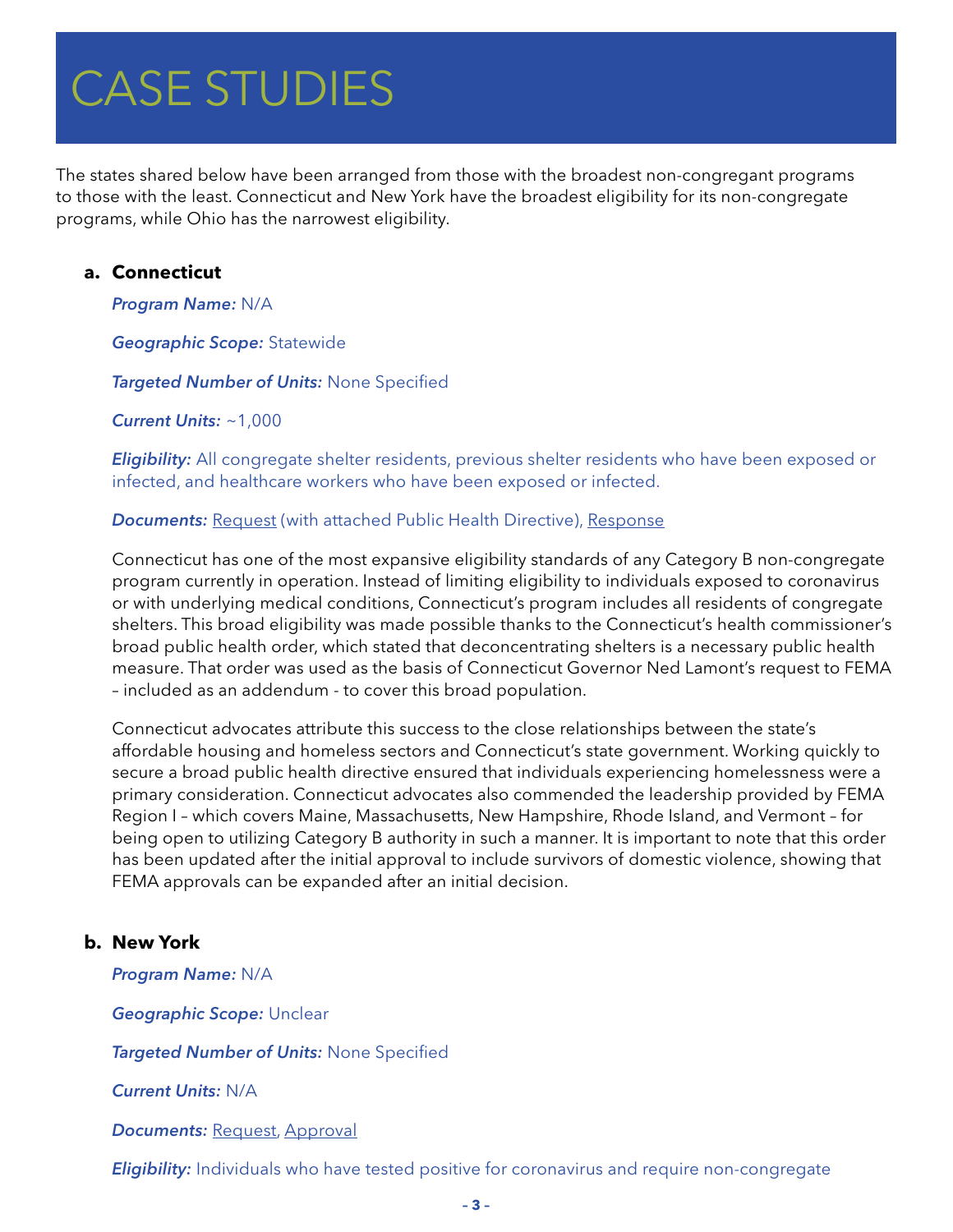sheltering, healthcare workers and first responders who have interacted with coronavirus-positive individuals, and any individual who is or was supported by a congregate-care shelter facility, including individuals experiencing homelessness and domestic violence and elder abuse survivors.

Like Connecticut, eligibility for the non-congregate sheltering program in New York is exceptionally broad. This broad eligibility stems from an initial order by the New York State Department of Health that held that all individuals supported by congregate-care shelters – including individuals experiencing homelessness – should be moved into non-congregate sheltering. The order was included in the New York State Department of Homeland Security and Emergency Services' (DHSES) request to FEMA.

As a result, FEMA's approval of non-congregate sheltering specifically lists individuals experiencing homelessness as eligible for reimbursement. The approval letter from FEMA specifically states that the population approved by the agency is the result of the DHSES inclusion of that population in their original request. That inclusion – stemming from the Department of Health order – permitted FEMA to approve reimbursement for all shelter residents to have non-congregate sheltering.

#### **c. North Carolina**

*Program Name:* N/A

*Geographic Scope:* Statewide

*Targeted Number of Units:* None Specified

#### *Current Units:* N/A

**Eligibility:** Coronavirus positive or exposed individuals in need of quarantine; individuals awaiting test results; asymptomatic "high risk individuals" who are 65+ years old, have certain health conditions, or are otherwise at risk in their current living situation and who require emergency noncongregate sheltering as a social distancing measure.

#### **Documents:** Request, [Response](https://files.nc.gov/ncdhhs/documents/files/covid-19/NCEM-Statewide-Non-Con-Shel-Response-Final.pdf), [Public Health Directive](https://files.nc.gov/ncdhhs/documents/files/covid-19/State-Health-Director-COVID-19-Non-Congregate-Sheltering-Letter.pdf), State [Guidance, Extension Approval](https://files.nc.gov/ncdhhs/documents/files/covid-19/North-Carolina-NCS-First-Extension-Response.pdfhttps:/files.nc.gov/ncdhhs/documents/files/covid-19/North-Carolina-NCS-First-Extension-Response.pdf)

North Carolina was one of the first states to get approval for Category B non-congregant sheltering. Having prior experience with FEMA during the ongoing recovery from both Hurricane Florence and Hurricane Matthew, state lawmakers and advocates were able to quickly craft a statewide request in conjunction with the state public health department. North Carolina advocates successfully lobbied for the assistance request by focusing on why congregate sheltering is an inappropriate response to a pandemic. This argument influenced the state government's program guidance issued for local governments and advocates, which interpreted all shelter residents as meeting the FEMA-approved definition of "high risk individuals." This guidance also has roots in ongoing hurricane recovery programs placing individuals that became homeless as a result of Hurricane Florence into stable housing. The state received an extension from FEMA on May 7, lasting until June 6.

The guidance was not, however, explicitly included in FEMA's approval, and the lack of clarity has made things increasingly muddled. Without formal FEMA approval for an expanded definition of "high-risk," there is a chance FEMA could refuse to reimburse organizations for the costs incurred for arranging and maintaining non-congregate sheltering. Without a more forceful guarantee from the federal government, many localities are not heeding the expanded guidance and are moving only medically high-risk, coronavirus-positive or exposed individuals into non-congregate shelter.

The North Carolina program is designed to be local in its execution. This set-up – similar to the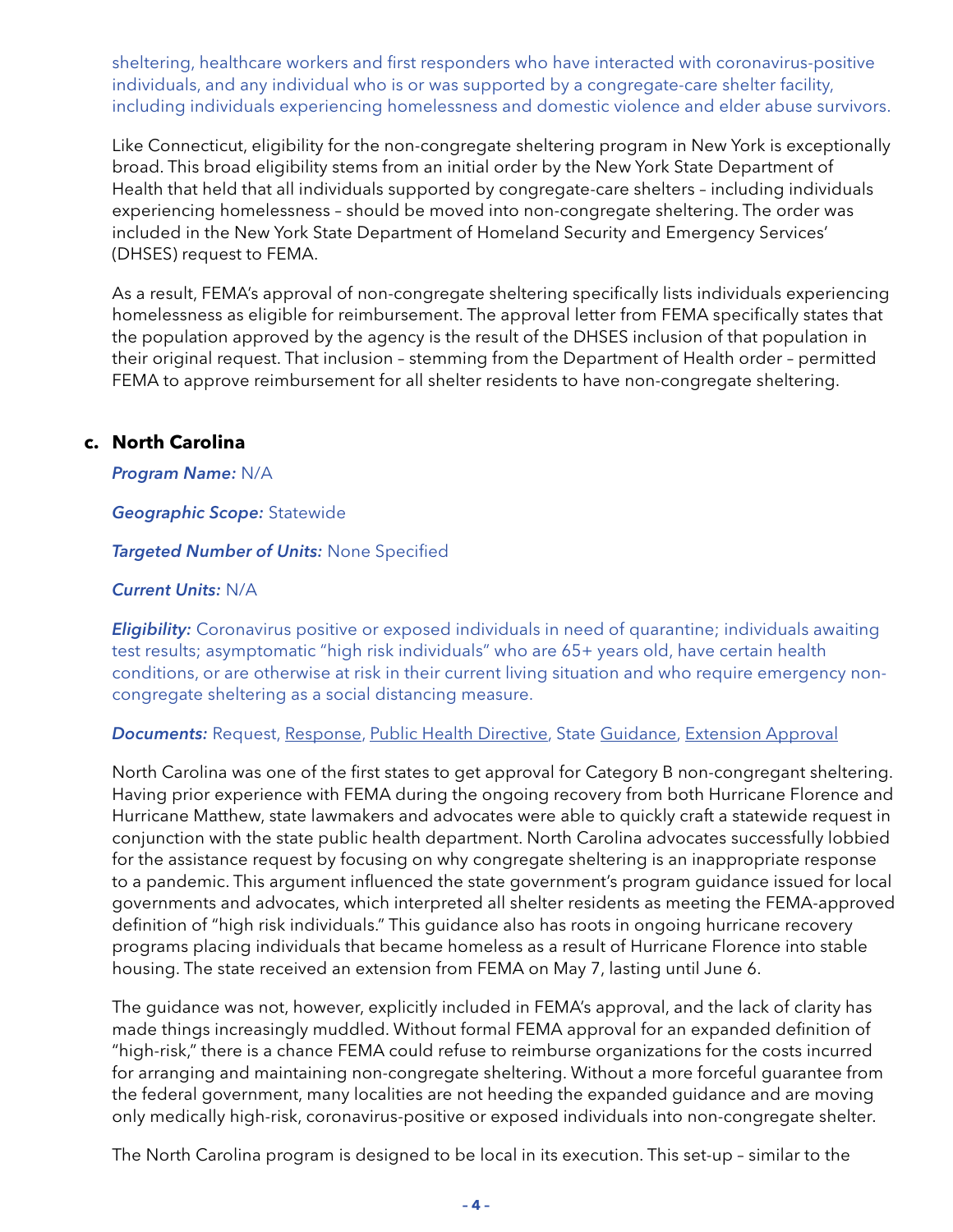program in California (see below)- [entrusts](https://www.ncdps.gov/our-organization/emergency-management/disaster-recovery/covid-19-public-assistance) the procurement and wrap-around services involved with non-congregate sheltering to local groups. The state receives funds from FEMA and then reimburses local governments and organizations.

#### **d. California**

*Program Name: Project Roomkey* 

*Geographic Scope:* Statewide

*Targeted Number of Units:* 15,000

*Current Units:* 10,000+ units

**Eligibility:** Individuals who are medically "high-risk," individuals who have been exposed to coronavirus, and individuals who have tested positive for coronavirus.

*Documents: [Response;](https://www.cdss.ca.gov/Portals/9/FEMA/DR-4482-CA-Non-Congregate-Sheltering-Request-Response-Letter-03272020.pdf) [Extension](https://www.cdss.ca.gov/Portals/9/FEMA/202005-DR-4882-CA-Non-Congregate-Sheltering-Extension-Request-Approval_04292020.pdf)* 

Project Roomkey was the first Category B non-congregate sheltering program to be implemented as a response to COVID-19, likely because of the close relationship between FEMA and California's Office of Emergency Services after working together over the past several wildfire seasons.

Eligibility under Project Roomkey includes individuals experiencing homelessness who are medically "high risk," individuals who have been exposed to coronavirus, and individuals who have tested positive for the virus. Priority is being given to those in the "high-risk" category as new hotel rooms come online. In areas without large numbers of hotel rooms, alternative forms of noncongregate shelter, such as RVs, have been used.

This narrow definition results from the California Department of Public Health's [guidance](https://www.cdph.ca.gov/Programs/CID/DCDC/CDPH Document Library/COVID-19/Protocols-Homeless-Pop.pdf) stating that this relatively narrow population of individuals – medically high-risk, coronavirus-exposed, coronavirus-positive individuals – should be provided non-congregate sheltering. The guidance informed California Governor Gavin Newsom's request to FEMA for statewide non-congregate sheltering approval. Because the request was in concert with guidance provided by public health officials, the request was approved by the FEMA Region IX administrator. Project Roomkey was subsequently extended to May 31 following a request from the California state government, which included documentation of the need for an extension and corresponding directives from the state health department.

The program has a heavy local emphasis on city and county officials taking the lead in identifying participants and setting up hotel rooms for non-congregate sheltering. In [LA County,](https://www.lahsa.org/documents?id=4372-project-roomkey-frequently-asked-questions.pdf) for example, both city and county homeless assistance agencies identified, placed, and – along with local homeless service providers – are staffing the hotels. At the state level, agencies have focused on outreach to corporate hotel chains (such as Motel 6) and the tracking of funds. The emphasis on local decision-making and implementation has created challenges in jurisdictions that are not as attentive to the needs of individuals experiencing homelessness. In Orange County, a Superior Court indicated it would grant a temporary restraining order blocking the county from using the program at a Laguna Hills hotel.

California requested and received a renewal from FEMA Region IX for Project Roomkey for the month of April. This request was made by the state emergency management agency and included documentation from state public health officials reinforcing the need for extending the reimbursement period. The state did not request an expansion of the population eligible for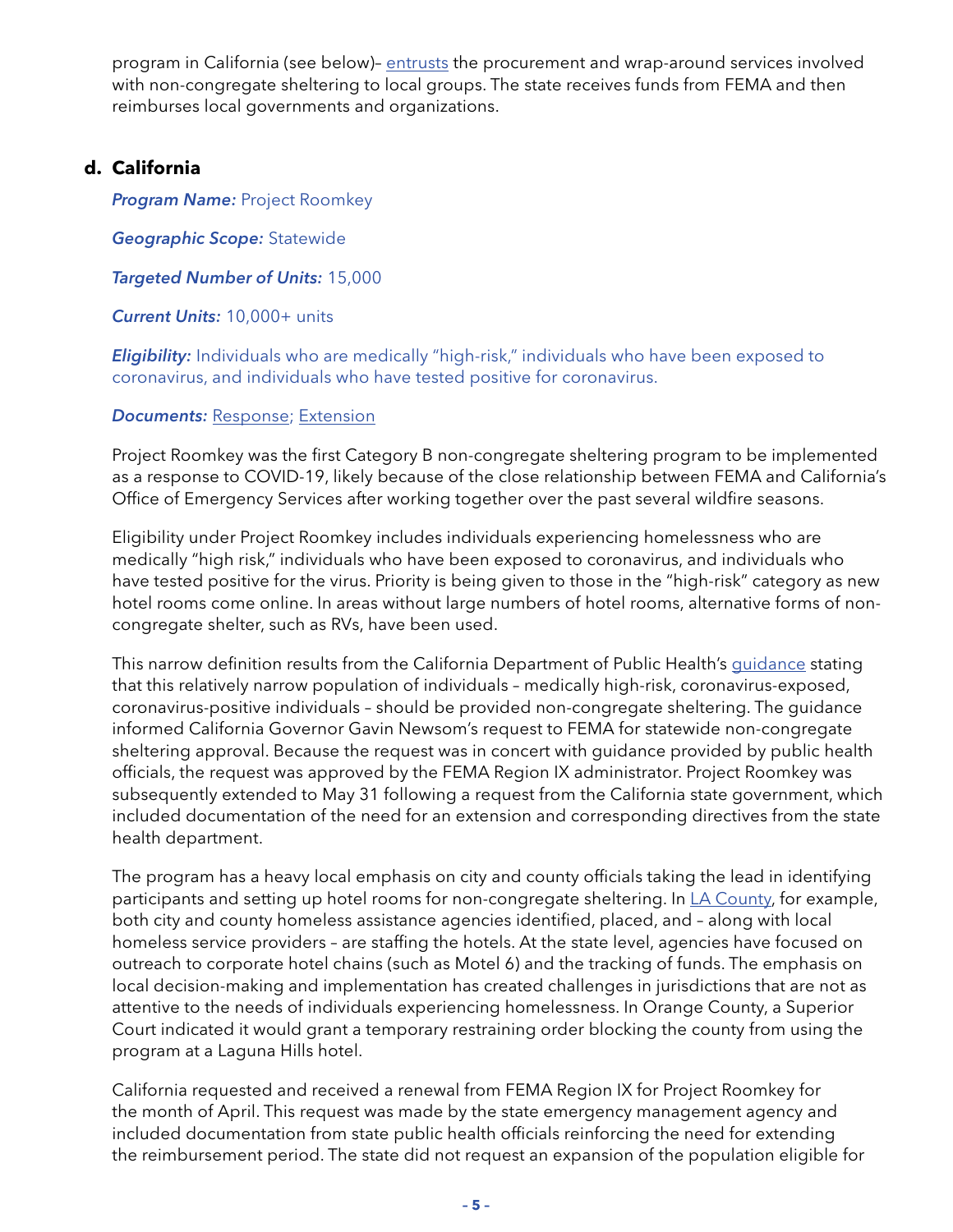reimbursement, however, and FEMA Region IX reiterated that no new eligibility parameters were being approved.

#### **e. Massachusetts**

#### *Program Name:* N/A

*Geographic Scope:* Statewide

#### *Targeted Number of Units:* N/A

*Eligibility:* Individuals who have been exposed or positive for COVID-19, individuals that are high risk, individuals that work as first responders, medical workers, nursing facility workers and 24/7 congregate care workers.

#### *Current Units:* N/A

#### *Documents:* [Response](https://nlihc.org/sites/default/files/FEMA_Amend_Non-Congregate-Sheltering-Approval-FEMA-4496-DR-MA.pdf)

Massachusetts originally received approval for non-congregate sheltering reimbursement on March 27, 2020. The applicable population is narrow encompassing only those individuals who are exposed to or tested positive for COVID-19, first-responders and medical staff likely to be exposed to COVID-19, and high-risk individuals. While the eligible population of first responders and medical workers specifically include those working with others in need of 24/7 congregate care, the individuals living in such congregate settings are not eligible for sheltering reimbursement outright.

The initial Massachusetts approval of March 27, 2020 has been extended to May 31, 2020 after the state requested an extension. This request included documentation of the need from a state public health official and a detailed justification. The state will be able to apply for an additional extension at that time.

#### **f. Minnesota**

*Program Name:* N/A

*Geographic Scope:* Statewide

**Targeted Number of Units:** None Specified (although 1,650 were cited in FEMA request)

#### *Current Units:* Unknown

*Eligibility:* Individuals who have been exposed or have tested positive for COVID-19, individuals that are high risk.

#### *Documents: [Request,](https://headinghomealliance.com/wp-content/uploads/2020/04/DR-4531-MN-Non-Congregate-Shelter-Request-to-FEMA.pdf) [Response](https://headinghomealliance.com/wp-content/uploads/2020/04/Final-Minnesota-Non-Con-Shel-FEMA-Response-04112020.pdf)*

Minnesota was recently approved for Category B non-congregate sheltering reimbursement statewide. While the initial request makes a strong case against the use of congregate sheltering, the state limited its request only to those narrow populations cited in New Jersey and California. The FEMA response does make clear that the population could be expanded should the state or local public health official issue additional direction or guidance widening the target population for non-congregate sheltering.

There does not appear to have been a release of separate guidance from the Minnesota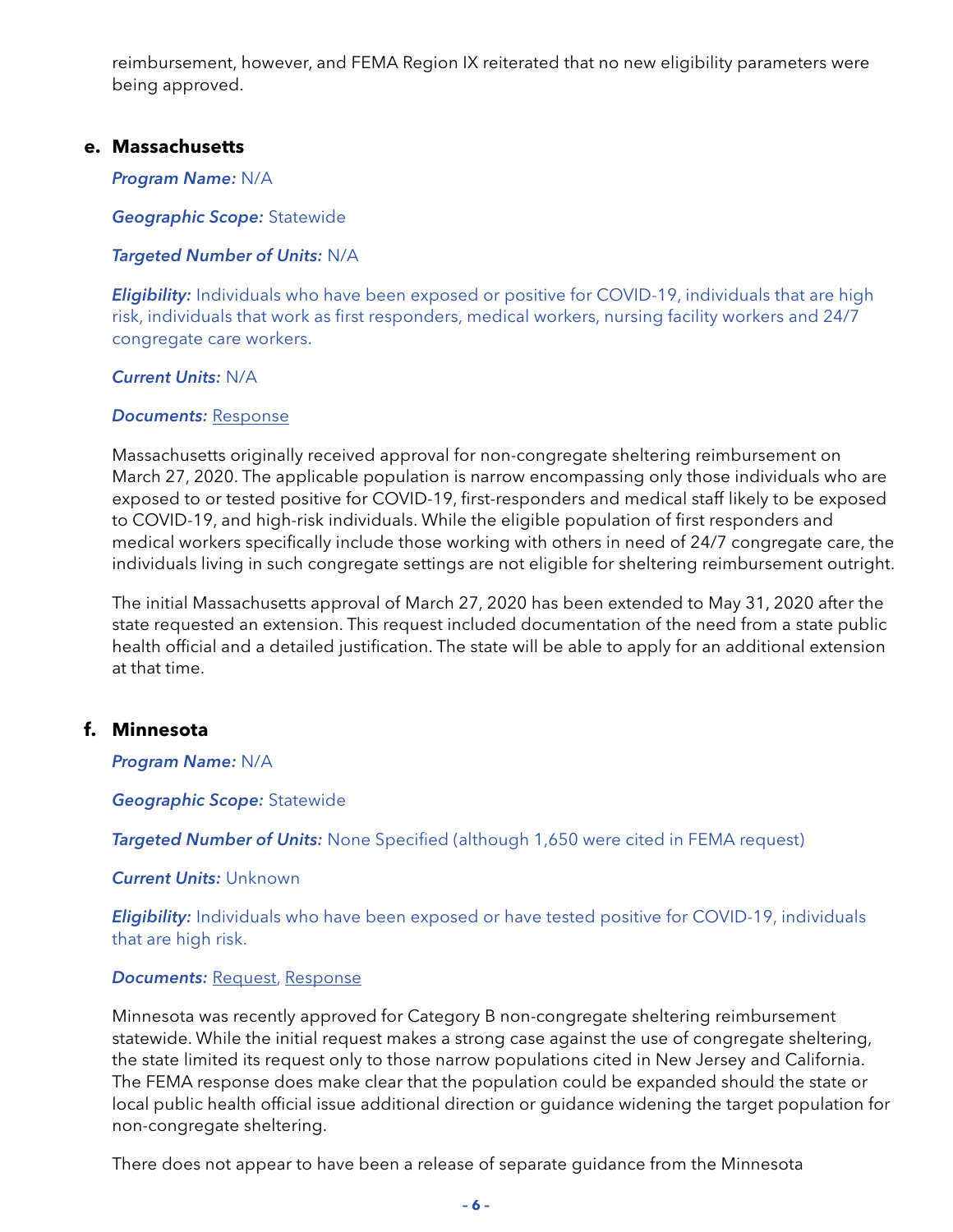Department of Health regarding the population that needs non-congregate sheltering. Instead, Minnesota Governor Tim Walz cited the internal discussions of COVID-19, as well as the initial public health emergency declaration, as justification for requesting reimbursement for the noncongregant sheltering of the individuals described above. Unlike Connecticut, the limited scope of the guidance used and the subsequently gubernatorial request resulted in narrow eligibility.

#### **g. New Jersey**

*Program Name:* N/A

*Geographic Scope:* Statewide

*Targeted Number of Units:* None Specified

#### *Current Units:* N/A

*Eligibility:* Shelter residents and families that are symptomatic or have tested positive for COVID-19 or are high risk, and other groups that may need assistance as the state continues to respond to the COVID-19 pandemic.

#### *Documents: Request, [Response](http://d31hzlhk6di2h5.cloudfront.net/20200411/a3/d5/66/ce/193b01b79e0193404aa5d788/DR-4488_NJ_Non-Congregate_Sheltering_Response.pdf)*

New Jersey was approved for non-congregate sheltering reimbursement on April 11. Like Connecticut, New Jersey's geographic position close to New York City – an epicenter of the outbreak – has strained much of the state's resources. It is important to note that New Jersey's program is being facilitated by the New Jersey State Police Public Assistance division, which could lead to issues given pre-existing lapses of trust between law enforcement and people of color and other marginalized populations who are disproportionately reflected among people experiencing homelessness.

Detailed information on this program is scarce. However, [press releases](https://www.nj.gov/governor/news/news/562020/20200411a.shtml) from New Jersey Governor Phil Murphy have placed equal emphasis on the use of the program to allow medical personnel and first responders to safely socially isolate if COVID-19 exposed, positive, or symptomatic. Although advocates have had difficulty accessing the initial request sent by Governor Murphy to FEMA, it likely coincides with New Jersey's initial public health order requiring that individuals who are highrisk, COVID-19 exposed, or COVID-19 positive maintain social distancing from others.

#### **h. Virginia**

*Program Name:* N/A

*Geographic Scope:* Statewide

*Targeted Number of Units:* 2,000 both reimbursable and non-reimbursable

#### *Current Units:* N/A

**Eligibility:** Individuals experiencing homelessness that have tested positive or been exposed to COVID-19 and individuals that need social distancing as a precautionary measures, as determined by public health officials, particularly for high-risk groups such as people over 65 years old or with underlying health conditions.

*Documents: [Response](https://www.vaemergency.gov/wp-content/uploads/2020/04/COVID-19-FAQ-Guide-Final-4.7.2020.pdf) (page 5-6)*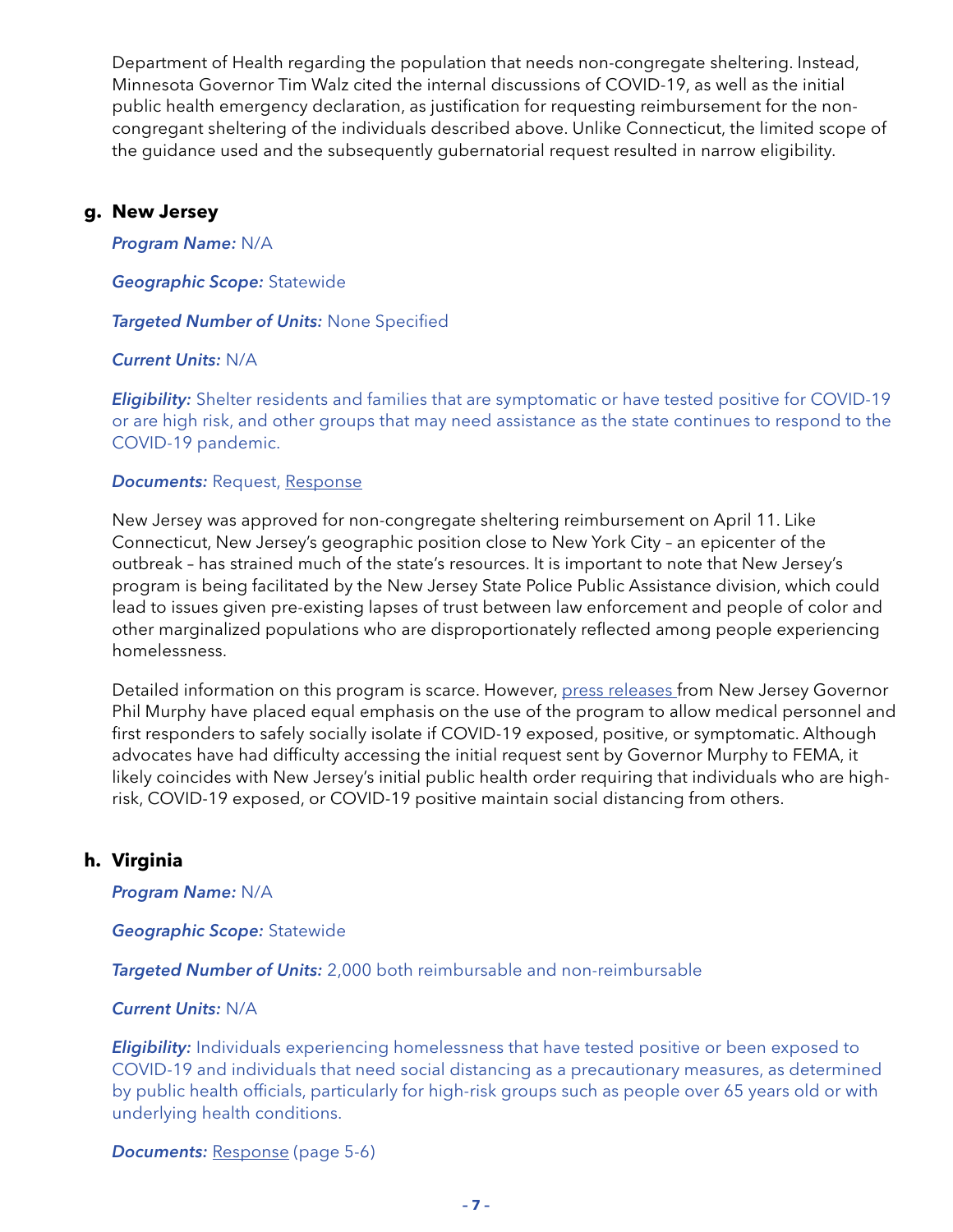Virginia was approved for non-congregate sheltering reimbursement earlier in the month of April. The FEMA Region III administrator response does not include any description of how to increase the target population beyond those listed above if necessary. The state did create an emergency fund to cover individuals not eligible for non-congregate shelter cost-reimbursement, however it is unclear how many hotel rooms have been utilized by eligible and noneligible individuals. The FEMA region III administrator served as the Individual Assistance Branch Director during Hurricane Maria response.

#### **i. Utah**

*Program Name:* N/A

*Geographic Scope:* Statewide

*Targeted Number of Units:* N/A

#### *Current Units:* N/A

*Eligibility:* Individuals that tested positive for or been exposed to COVID-19 that do not require hospitalization but need isolation or quarantine, and high-risk individuals such as those over the age of 65 or with certain underlying health conditions.

#### *Documents:* [Approval](https://dem.utah.gov/wp-content/uploads/sites/18/2020/04/FEMA-Letter-Approving-Utah_s-Request-for-Non-Congregate-Sheltering.pdf), [Extension](https://dem.utah.gov/wp-content/uploads/sites/18/2020/05/2020_05_08_Utah-NCS_4525-DR-UT_Time-Extension-May-8-June-7-2020_FINAL_SIGNED-1.pdf)

Utah was approved by FEMA Region VII for non-congregate sheltering reimbursement in April 2020. The eligible populations again include individuals unable to safely isolate who test positive for COVID-19, individuals that may have been exposed to COVID-19, and individuals who are at high risk. Based on what was provided in the FEMA approval letter, Utah had asked for a larger population to be made eligible for reimbursement under the program, but FEMA approved eligibility for only the above populations. The approval was made based on the request, the state's stay at home order, and supporting documentation from the Utah Department of Health. The initial approval lasted until May 6, and it was then subsequently extended to June 7, leaving open the possibility of additional extension requests.

#### **j. Colorado**

*Program Name:* N/A

*Geographic Scope:* Statewide

*Targeted Number of Units:* N/A

#### *Current Units:* N/A

**Eligibility:** Individuals that tested positive for or been exposed to COVID-19 that do not require hospitalization but need isolation or quarantine, and high-risk individuals such as those over the age of 65 or with certain underlying health conditions.

#### *Documents:* [Approval](https://drive.google.com/file/d/1ppInjTRVrLN004DjE5djl-y4xeEAqkeC/view)

Colorado was approved for state-wide non-congregate shelter reimbursement on April 9. This agreement only covers individuals unable to socially isolate that have tested positive or were exposed to COVID-19, as well as medically high-risk individuals. Just as in many other states,